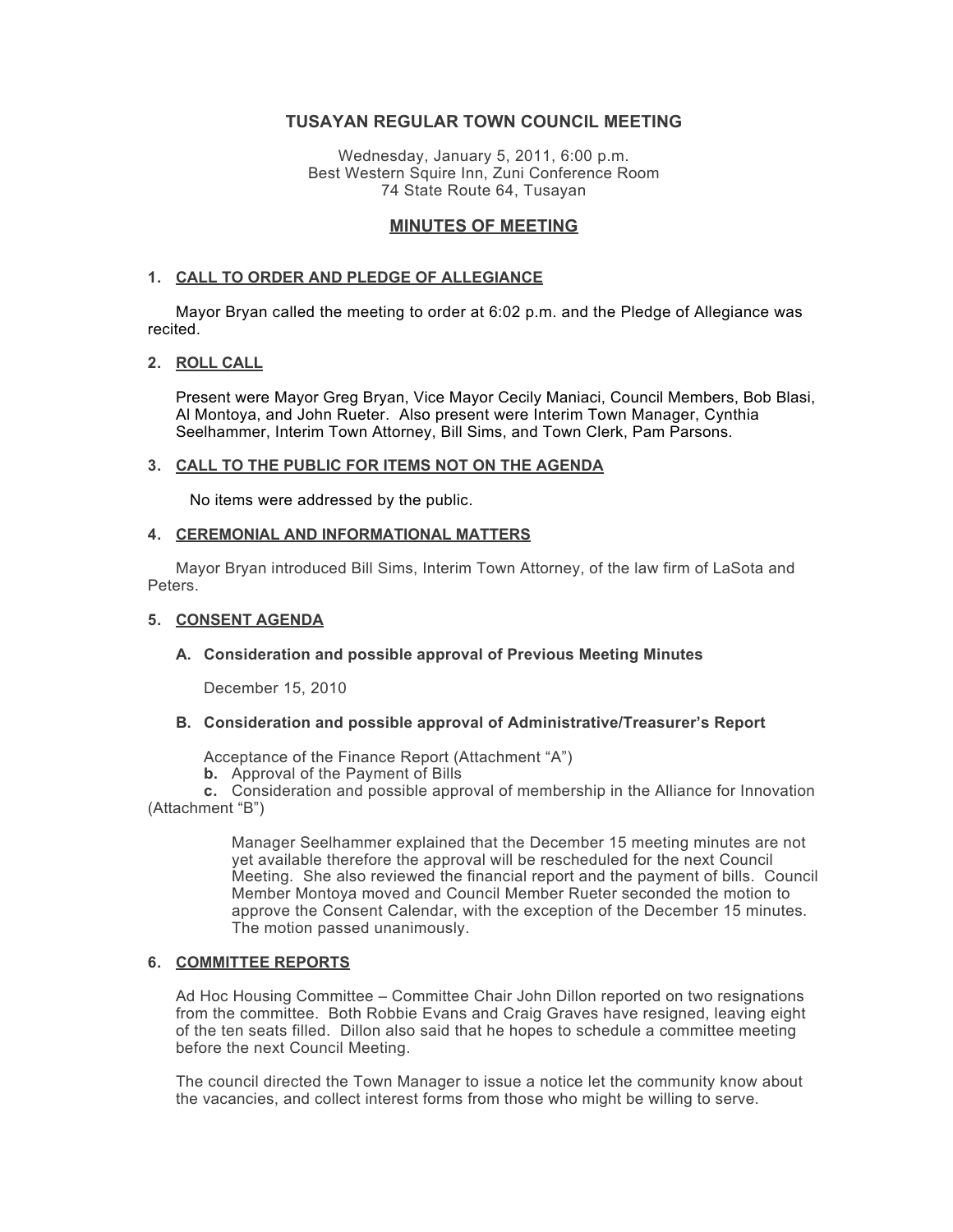### **7. PUBLIC HEARINGS**

No public hearings scheduled.

### **8. ITEMS FOR ACTION**

#### **Agenda item #10.A.a (The creation of a street lighting improvement district) was moved up from the Executive Session Agenda to be discussed at this point.**

The Mayor asked the Council's permission to rearrange the agenda and hear the item regarding the possible creation of a street lighting improvement district (SLID) in public.

Town Manager Seelhammer explained that SLIDs are common in new subdivisions as a way to pay to install and maintain street lights. Coconino County has only one, the one located in Tusayan. Since the Town has incorporated, it would be appropriate for the Town to start a SLID to replace that of the county.

Town Attorney Sims explained the statutes allowing the county to dissolve their district and transfer funds to a new SLID set up by the Town. This will require an intergovernmental agreement (IGA) with the County to transfer assets and information. A contract with APS will also be needed. He recommended that the Town do a petition and collect signatures from property owners to set up the new SLID. If the size of the district in the SLID is to be changed, now would be the time to do that.

Council asked about expanding the size of the district for the SLID beyond just the highway to allow lighting to be installed in other areas of the Town. Other questions had to do with timing.

Council directed the Town Manager to contact the property owners in Tusayan about the option of expanding the size of the SLID and return to the Council with information about options, and a recommendation.

**Approval of contract for on-call services with Woodson Engineering** – discussion and possible action.

Manager Seelhammer presented the staff report and introduced Mark Woodson (Attachment "C"). Council asked Woodson about his services.

Council Member Montoya moved and Vice Mayor Maniaci seconded the motion to approve an on-call contract with Woodson Engineering. Council Member Rueter abstained from the vote, saying he has a current contract with Woodson. Motion passed 4 to 0 with one abstention.

**B. Purchase of a modular for use as a Town Hall** – discussion and possible action on Tusayan joining purchasing consortium

Manager Seelhammer presented the staff report (Attachment "D"). She explained that as a result of the last council meeting, the Town is looking to design and build a modular rather than re-use an older one. Discussions had indicated that a used modular would cost about \$120,000 but the need to upgrade it to a heavier snow load would add \$60,000 to the price. She explained the state laws regulating how cities and towns can procure a design-build contract for a modular building, and showed the 70-page request for proposals recently used by a school district. As an alternative to doing a Tusayan request for proposals, local governments are allowed to use the procurement process completed by other agencies, or by a consortium of governments. One such consortium is the Mohave Consortium in Kingman that does procurement for many school districts, cities and towns in the state (Attachment "E").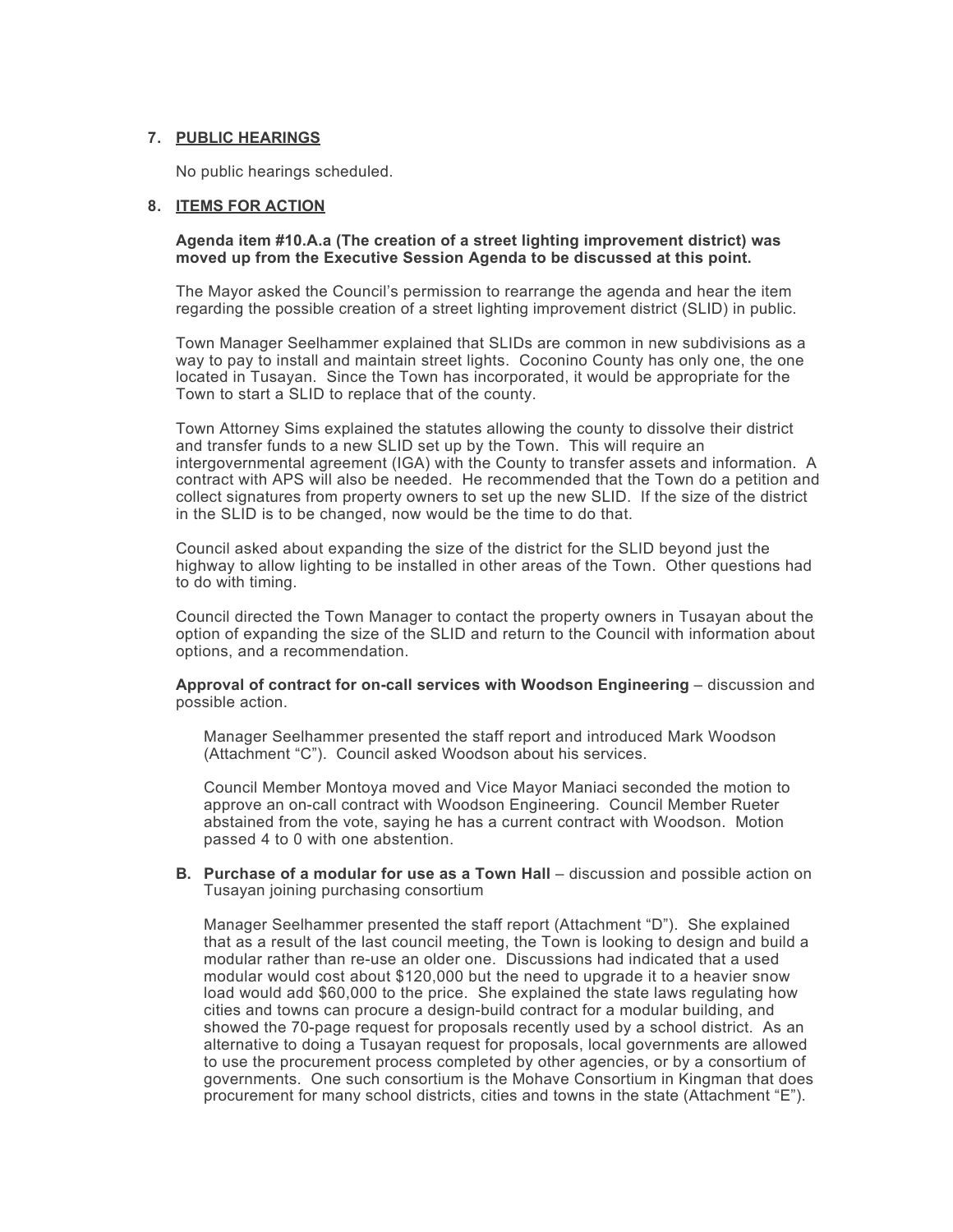There is no cost to join the consortium, but a one percent administrative fee is added to all purchases to fund the consortium.

Council discussed the consortium saving time and money. Council Members Blasi and Rueter offered to assist the Town Manager with this project.

Council Member Montoya moved and Vice Mayor Maniaci seconded the motion to approve joining the Mohave purchasing consortium and use their preselected vendors for design and construction of a modular for use as Town Hall. Motion passed unanimously.

#### **C. Approval of an Intergovernmental Agreement (IGA/JPA 10-024-I) between the Town of Tusayan and the State of Arizona through its Department of Transportation to improve State Route 64 within the Town of Tusayan** – discussion and possible action

Manager Seelhammer gave the staff report explaining that ADOT has been working for several years to design improvements to SR 64, including new medians, roundabouts, and landscape (Attachment "F"). The attached IGA outlines the responsibilities of the state through ADOT and the Town, specifying what the state will build, and that the Town will become responsible for maintenance after the project is completed.

Council discussion was in regard to the length of time the project has been under discussion, the role of the county in assisting at the start, and the requirement that the Town will be responsible for snow removal on the sidewalk.

Council Member Montoya moved and Council Member Blasi seconded the motion to approve IGA /JPA 10-024-I between the Town of Tusayan and the State of Arizona through its Department of Transportation to improve State Route 64 within the Town of Tusayan. Motion passed unanimously.

**D. Approval of an Intergovernmental Agreement (IGA/JPA 10-052-I) among the State of Arizona, the National Park Service and the Town of Tusayan to participate in a State Department of Transportation enhancement project along State Route 64 including the construction of a shared-use path, landscape and four permanent bus shelters** – discussion and possible action

Manager Seelhammer presented the staff report and outlined the three-part agreement (Attachment "G"). The federal government through the National Park Service will proved funding of up to \$435,000 for the installation of four bus bays and bus shelters. The state will build the improvements through contracts managed by ADOT. The Town agrees to take ownership of the shelters, and to maintain them.

Council discussed a desire to see rendering of what the shelters would look like adding artwork to the shelters. Council Member Blasi moved and Council Member Rueter seconded the motion to approve the Intergovernmental Agreement (IGA/JPA 10-052-I) among the State of Arizona, the National Park Service and the Town of Tusayan to participate in a State Department of Transportation enhancement project along State Route 64 including the construction of a shared-use path, landscape and four permanent bus shelters. Motion passed unanimously.

**E. Review of contest for a Town logo** – discussion and possible action

Manager Seelhammer presented an overview of the staff report on a possible logo contest from the previous council meeting (Attachment "H"). She then explained that the Tusayan Chamber of Commerce is interested in partnering on a branding study, and explained what "branding" means in regard to marketing.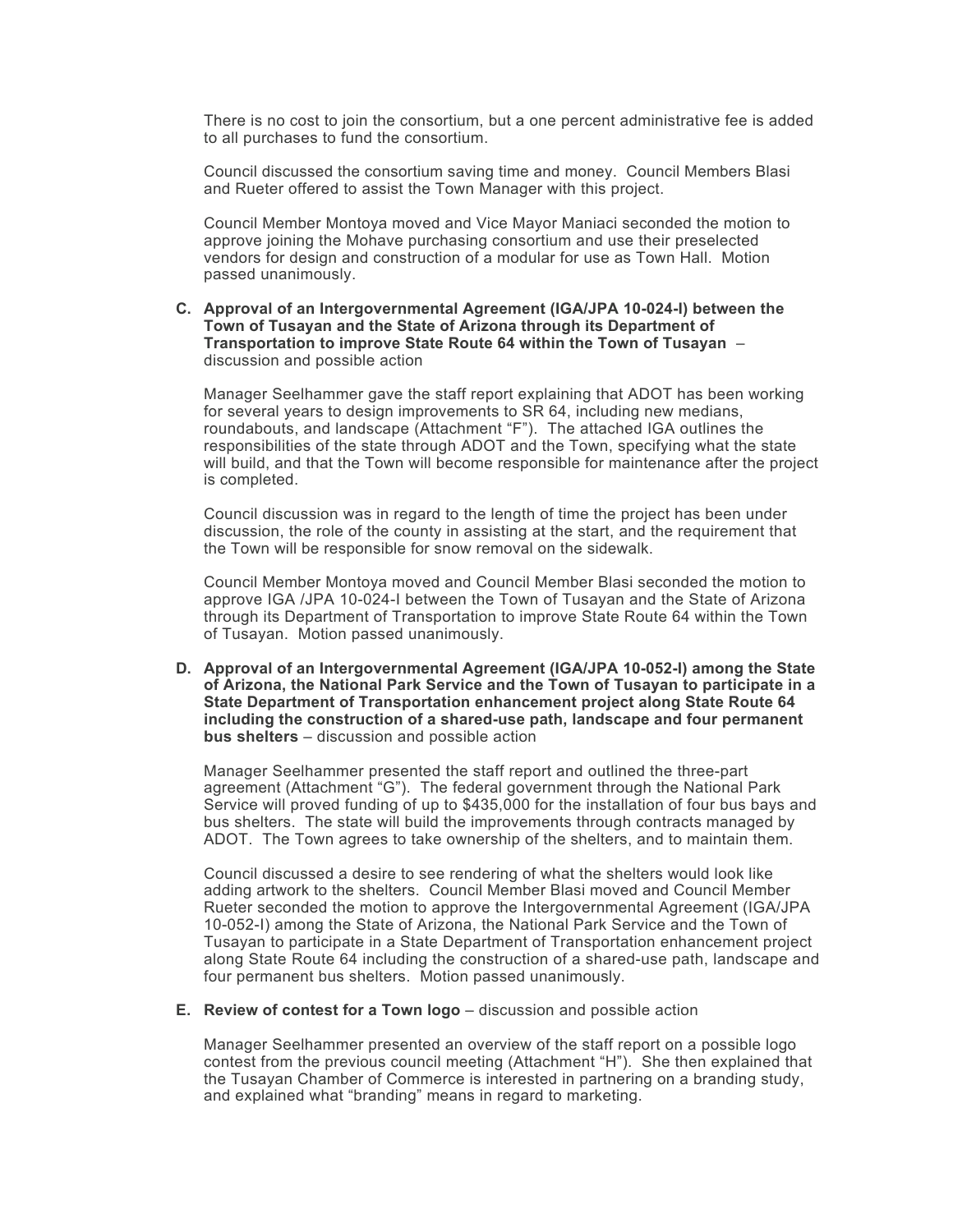Mayor Bryan recognized Norman Hannah, of the Chamber, who spoke about the rationale of doing a branding study before developing a logo, since the branding study provides criteria to use to develop a logo. A branding study would involve hiring a consultant to interview stakeholders to define branding elements. The Chamber Board will meet next week to discuss this. The Chamber would like to make a proposal on a possible partnership with the Town on a branding study.

Council directed the Town Manager to work with Mr. Hannah and return with a proposal for Council consideration.

**F. Starting a Town website** – discussion and possible action.

Manager Seelhammer described various options for how towns design and implement municipal websites (Attachment "I"). She reviewed the range of costs for municipal websites.

Council discussed the options and costs, waiting for a branding study, need to have some web presences so people can contact the Town, and the desire to audio stream council meetings through the site. There was also discussion about the website name.

Council Member Rueter moved and Council Member Blasi seconded a motion to bring back a contract to design and upload and host a town website, cost not to exceed \$3,500. Motion passed unanimously.

### **G. Snow removal from Town sidewalks** – discussion and possible action

Manager Seelhammer spoke of the problem resulting when heavy snow falls, and that if sidewalks are not cleared, many people will have to walk to and from their workplaces in the street.

Town Attorney Sims explained that it is perfectly appropriate for the Town to spend public funds to clear snow from the public rights-of-way. He recommended attempting to coordinate snow removal with ADOT. If the Town does want to undertake snow removal from sidewalks, the attorney advises contracting with a vendor who has the proper insurance.

Council discussed the rare times when ADOT clears the sidewalks, use of HURF to pay for snow removal, need for the mayor or manager to spend funds on this in case of a sudden snowfall, expenditure of public funds in case of an emergency, and what to do between now and having a contract in place.

Mark Woodson, of Woodson Engineering, Flagstaff Arizona, spoke about limiting snow removal to public right-of-ways.

Clarinda Vail, Tusayan Arizona, pointed out that some property owners clear their sidewalks and others do not. She believes that if the Town removes snow from the sidewalks, it should be from all sidewalks.

Council Member Rueter moved and Council Member Blasi seconded a motion to allocate \$10,000 for emergency snow removal, and permit the Town Manager or Mayor to arrange for snow removal from the sidewalks in the public right-of-way along SR 64 in the event of a snowfall. Motion passed unanimously.

**H. ACC Procedural Hearing regarding water service in Tusayan** – discussion and possible action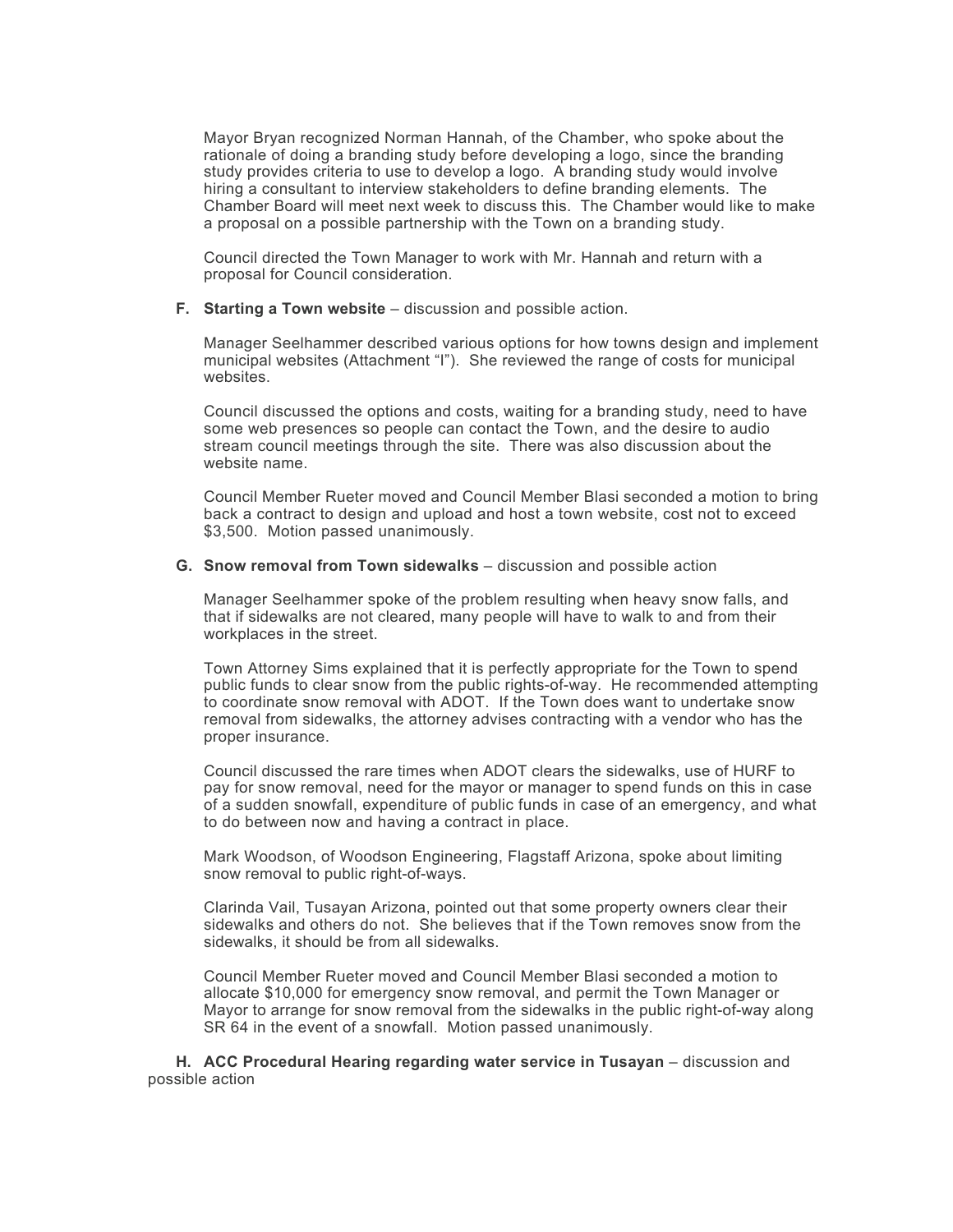Town Manager Seelhammer reported that the Arizona Corporation Commission held a procedural hearing on January 4 in Phoenix at that meeting. Town Attorney Sims explained background about utility regulation, and the purpose of the Arizona Corporation Commission (ACC). Tusayan Water Development Association (TWDA) holds the Certificate of Need and Necessity from the ACC. TDWA buys water from Anasazi and Hydro. The problem is that the residents are being charged two different rates. A complaint regarding the different rates led the ACC to begin policing the three entities.

Sims explained that the Town is in a position to assist with a remedy in this situation. The Town could run a water company, but to do so requires a vote by the residents. The Attorney advises that the Town not take sides, but consider the possible benefits of becoming a Town water company. The ACC will hold another hearing on February 7. The Town of Tusayan is being asked whether or not it wants to be an official intervener in this matter. The Town received copies of the Administrative Order from the ACC just today.

Council directed Town staff to return at the next Council Meeting with additional information about the options for the Town in this regard, including information on the costs and benefits.

### **Increase in hours for town management** – discussion and possible action

Town Manager Seelhammer explained the current contract with IPM (Interim Public Management) for management services and the need for an increase in hours if the needs of the community are to be met (Attachment "J"). Seelhammer stated that she is only available three days a week, but that the work load is greater than that. In addition, a couple of new projects are coming to the Town and will require additional time by management. She explained that if the Council would like to undertake the new work as well as all the on-going work, she recommends expanding the hours from three days a week to four or five days a week.

Council discussion was in regard to whom from IPM would work for the Town for additional hours, work from Phoenix versus driving to the Town, the need to accomplish the foundational work and the special projects. The Mayor pointed out that only \$7,400 of the \$60,000 for the manager has been spent so far this fiscal year.

Council Member Rueter moved and Council Member Blasi seconded a motion to authorize an increase in the hours with IPM up to 40 hours per week to accomplish the current work of the Town. Motion passed unanimously.

### **J. Letter from Grady Gammage Jr. for Stilo Group requesting that the Town authorize staff to begin negotiations regarding various land use issues developer** – discussion and possible action

Mayor Bryan read aloud the letter from Gammage in regard to negotiating with the Town of Tusayan on a development agreement for three properties: Camper Village, Kotzin and Ten X (Attachment "K"). They propose mixed-use development and the possibility of donating 40 acres to the Town for housing and public uses.

Town Manager Seelhammer pointed out that the previous action increasing IPM management hours provides the authority necessary for the Manager to begin discussions with Mr. Gammage.

### **9. ITEMS FOR DISCUSSION**

**Provision of Planning and Development Services, and current issues in Planning**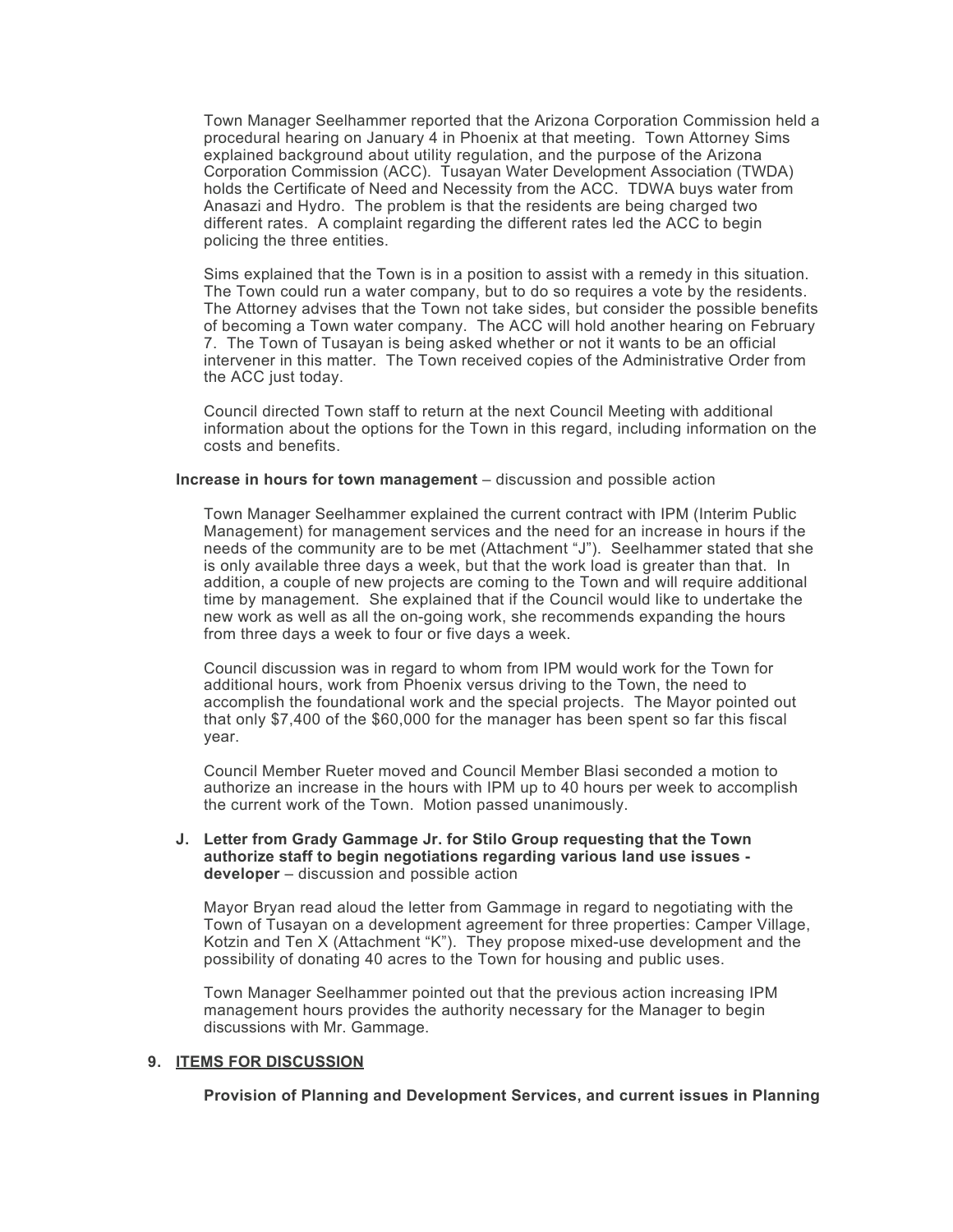Manager Seelhammer said that she expects Tim Pickering to take the lead on the development agreement and that he will have a staff report at the next meeting in regard to planning services.

### . **B. Town Manager's Report**

Council Members Training Modules update – Manager Seelhammer reported that workshops will be planned for Thursday mornings and one on Planning is in the works.

Policies and Procedures – Manager Seelhammer reported that a workshop on Council Meeting Procedures will be set up to define how agendas are set and how the council operates.

Update on Proposition 203 – no update until the State Department of Health Services issues its rules; which is expected in mid-January.

Update on recruitments: Town Manager, Town Attorney, Town Clerk, Town Bookkeeper/Treasurer

Town Manager Seelhammer reported that the League of Cities has collected more than 40 applications for Town Manager and the recruitment will be open for another three weeks.

Four applications were received for Town Attorney services, three of which met minimum qualifications. She asked that one or two council members be named to assist her with the review of the three. Mayor Bryan and Rueter offered to do so.

The ad for recruitment of part-time contract Town Clerk and Bookkeeper/Treasurer is already posted on the League website, and will be posted in the newspapers over the next couple of weeks.

The Town Manager suggested that the Council begin compensating the current volunteer clerk for the writing of the minutes until a contract Town Clerk is hired. The Council directed the Mayor and Manager to meet with the Clerk to develop a proposal for payment for minutes.

**Update on street light purchase** – Town Manager Seelhammer reported that the purchase order has been issued and installation is being coordinated with APS and ADOT.

**Set Agenda and Action Items for next meeting** – Follow up with the vacancies on Housing Committee, SLID, Modular, ADOT presentation, Chamber and branding, investigate website, options for snow plowing, payment for Minutes, Planner Services, follow up on ACC water issues, under-grounding of overhead lines (invite Qwest and APS to attend meeting); guidelines on election;

#### **10**. **MOTION TO ADJOURN INTO EXECUTIVE SESSION**

The creation of a street lighting improvement district

Item was moved up on the Agenda to #8 and was discussed.

Mayor Bryan moved to adjourn the regular Council Meeting and go into Executive Session at 8:32 p.m.

The negotiation of an IGA with ADOT regarding snow removal in ADOT right of way